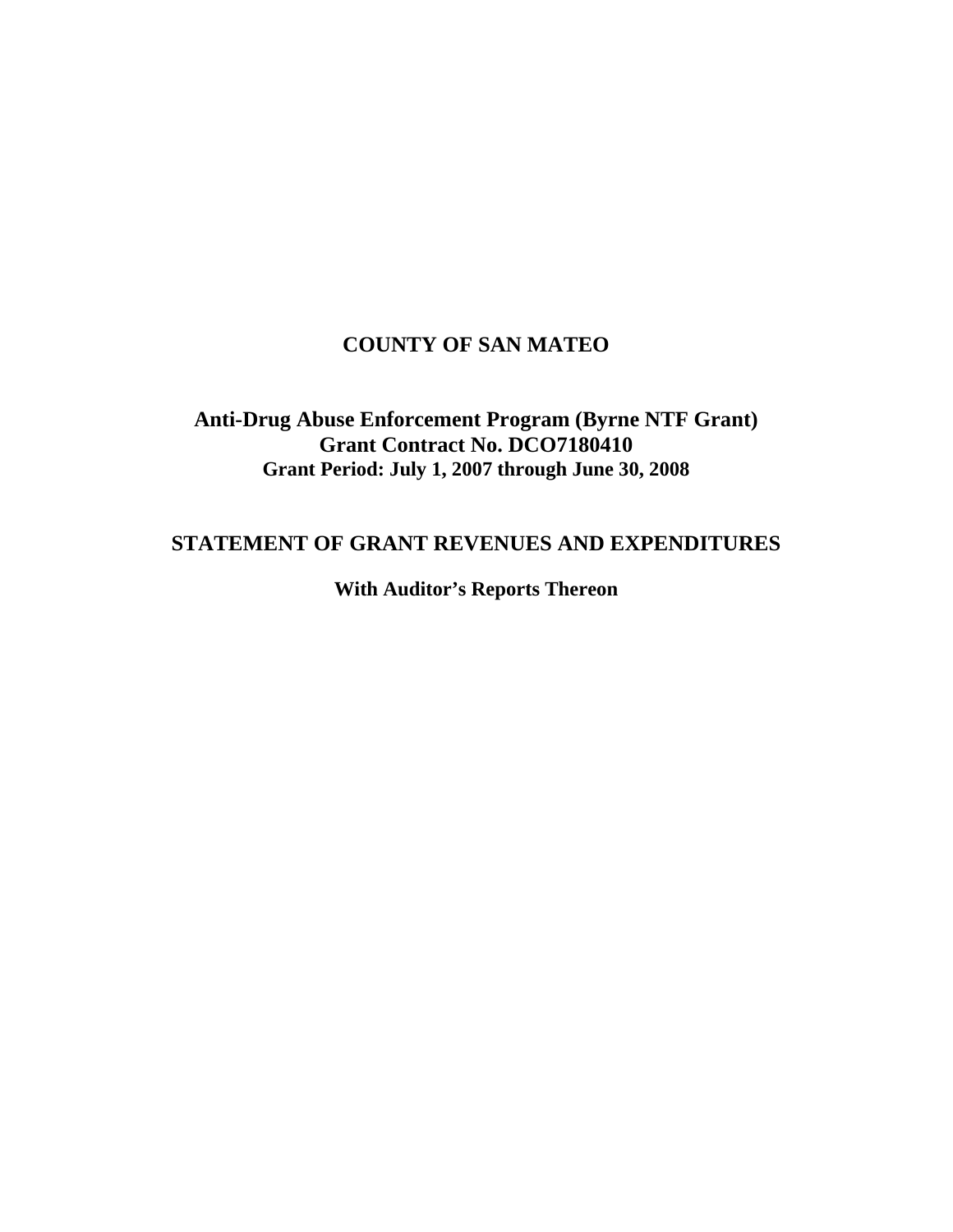## **San Mateo County Anti-Drug Abuse Enforcement Program (Byrne NTF Grant) For the Grant Period July 1, 2007 through June 30, 2008**

## **TABLE OF CONTENTS**

|                | Page                                                                                                                                                                 |
|----------------|----------------------------------------------------------------------------------------------------------------------------------------------------------------------|
| $\mathbf{I}$ . |                                                                                                                                                                      |
| II.            | Report on Internal Control over Financial Reporting and on<br>Compliance and Other Matters Based on an Audit of<br>Financial Statements Performed in Accordance with |
| III.           | <b>Financial Statement:</b>                                                                                                                                          |
|                |                                                                                                                                                                      |
|                |                                                                                                                                                                      |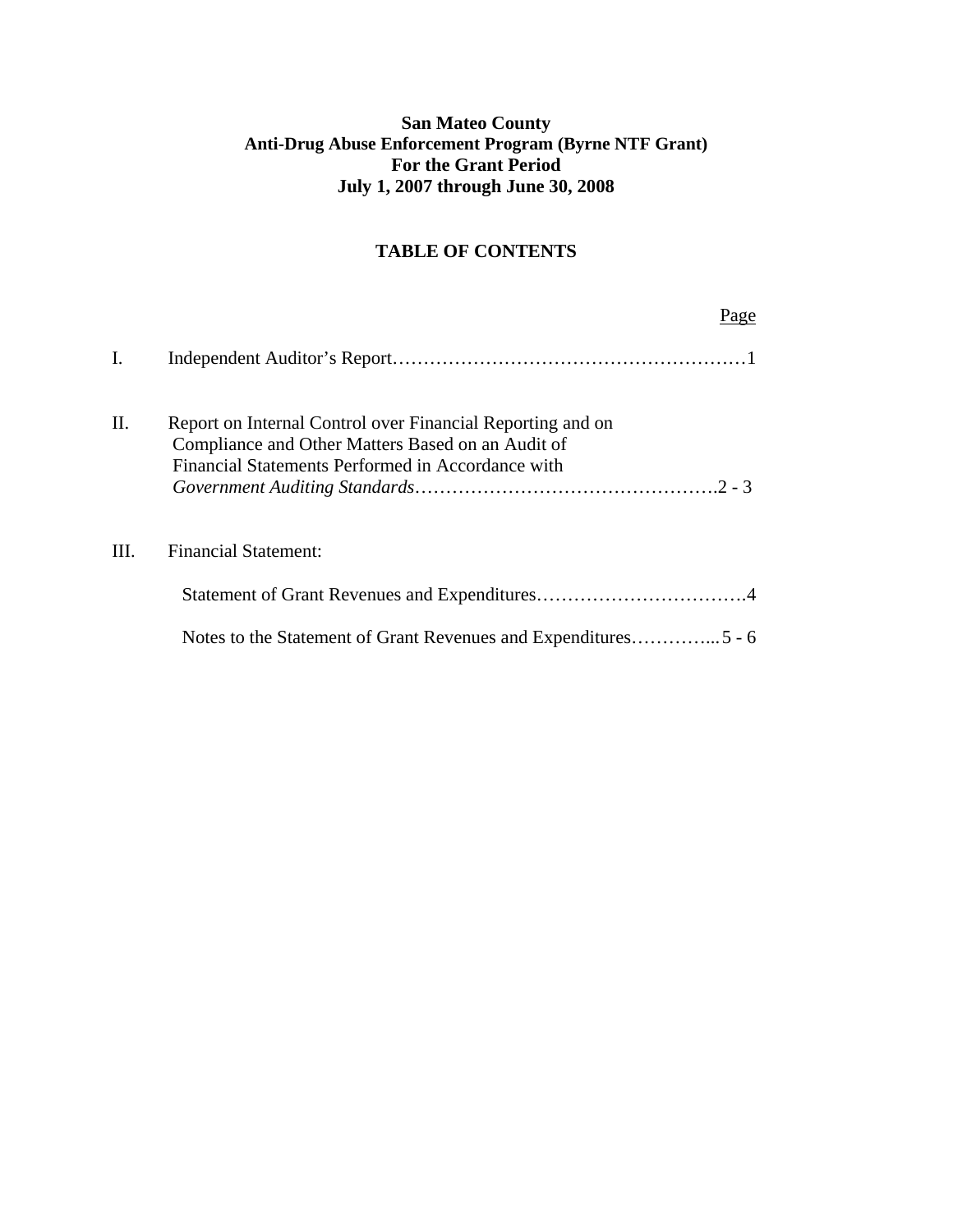

#### **Independent Auditor's Report**

To the Board of Supervisors San Mateo County

We have audited the accompanying Statement of Grant Revenues and Expenditures of the San Mateo County (County) Anti-Drug Abuse Enforcement Program (Byrne NTF Grant) for the period July 1, 2007 through June 30, 2008 in accordance with the State of California Office of Emergency Services Grant Recipient Handbook. This statement is the responsibility of the County's management. Our responsibility is to express an opinion on the Statement of Grant Revenues and Expenditures based on our audit.

We conducted our audit in accordance with auditing standards generally accepted in the United States of America and the standards applicable to financial audits contained in *Government Auditing Standards*, issued by the Comptroller General of the United States. Those standards require that we plan and perform the audit to obtain reasonable assurance about whether the Statement of Grant Revenues and Expenditures is free of material misstatement. An audit includes examining, on a test basis, evidence supporting the amounts and disclosures in the financial statement. An audit also includes assessing the accounting principles used and significant estimates made by management, as well as evaluating the overall financial statement presentation. We believe that our audit provides a reasonable basis for our opinion.

The accompanying Statement of Grant Revenues and Expenditures was prepared for the purpose of complying with the audit requirements of the State of California Office of Emergency Services Grant Recipient Handbook as described in Note 4 and is not intended to be a complete presentation of the County's revenues and expenditures.

In our opinion, the Statement of Grant Revenues and Expenditures referred to above presents fairly, in all material respects, the grant revenues and expenditures of the County Byrne NTF Grant in accordance with the State of California Office of Emergency Services Grant Recipient Handbook for the period July 1, 2007 through June 30, 2008 in conformity with accounting principles generally accepted in the United States of America.

In accordance with *Government Auditing Standards*, we have also issued our report dated March 26, 2009, on our consideration of the County Byrne NTF Grant's internal control over financial reporting and on our tests of its compliance with certain provisions of laws, regulations, contracts, grant agreements and other matters. The purpose of that report is to describe the scope of our testing of internal control over financial reporting and compliance and the results of that testing, and not to provide an opinion on the internal control over financial reporting or on compliance. That report is an integral part of an audit performed in accordance with *Government Auditing Standards* and should be considered in assessing the results of our audit.

County of San Mater Controller

Redwood City, California March 26, 2009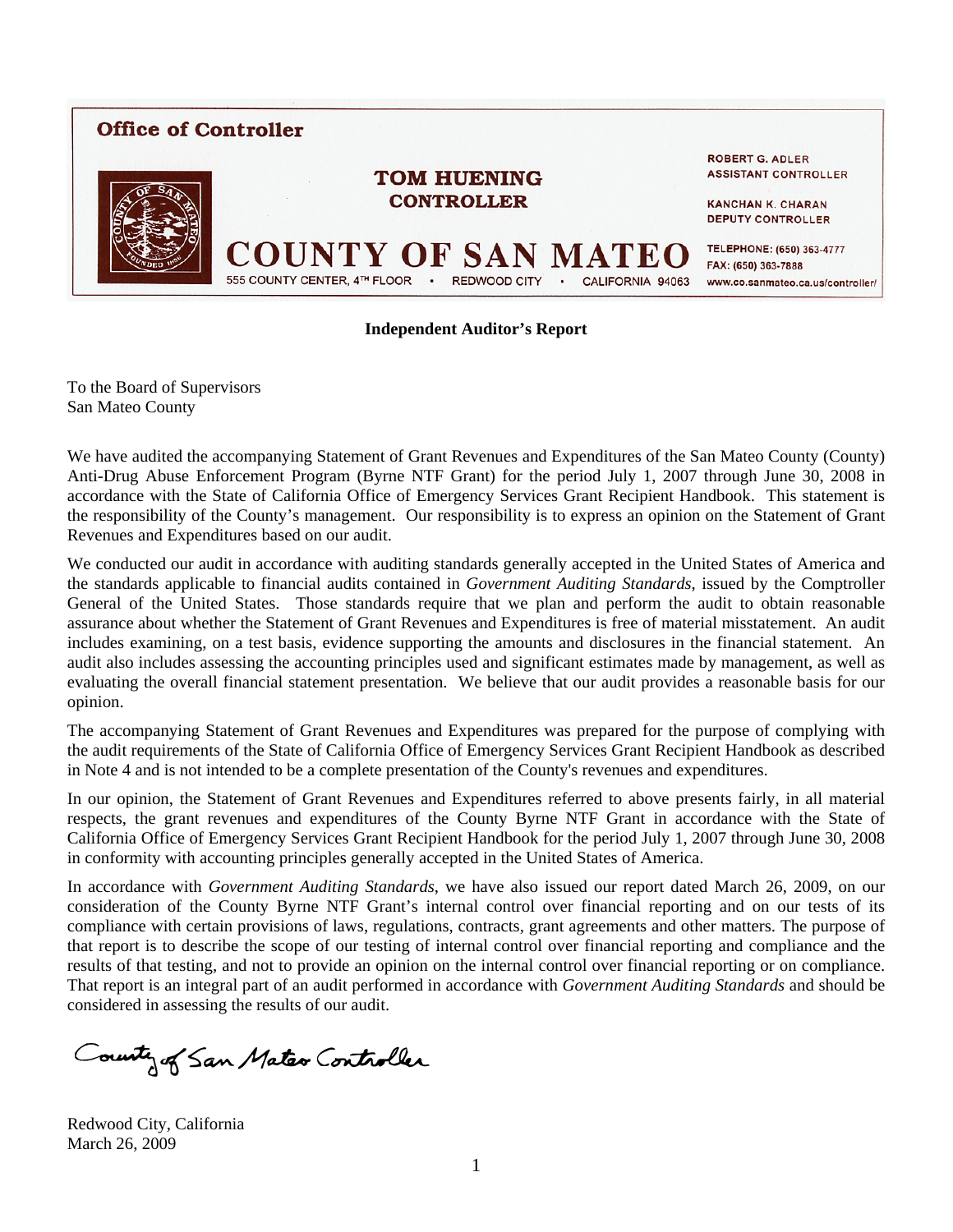# **Office of Controller**



**ROBERT G. ADLER ASSISTANT CONTROLLER** 

**KANCHAN K. CHARAN DEPUTY CONTROLLER** 

TELEPHONE: (650) 363-4777 FAX: (650) 363-7888 555 COUNTY CENTER, 4TH FLOOR **REDWOOD CITY** CALIFORNIA 94063 www.co.sanmateo.ca.us/controller/

**Report on Internal Control over Financial Reporting and on Compliance and Other Matters Based on an Audit of Financial Statements Performed In Accordance with** *Government Auditing Standards* 

**TOM HUENING CONTROLLER** 

To the Board of Supervisors San Mateo County

We have audited the Statement of Grant Revenues and Expenditures of the San Mateo County Anti-Drug Abuse Enforcement Program (Byrne NTF Grant) for the period July 1, 2007 through June 30, 2008 in accordance with the State of California Office of Emergency Services Grant Recipient Handbook, and have issued our report thereon dated March 26, 2009. We conducted our audit in accordance with auditing standards generally accepted in the United States of America and the standards applicable to financial audits contained in *Government Auditing Standards*, issued by the Comptroller General of the United States.

#### Internal Control Over Financial Reporting

In planning and performing our audit, we considered the County Byrne NTF Grant's internal control over financial reporting as a basis for designing our auditing procedures for the purpose of expressing our opinion on the Statement of Grant Revenues and Expenditures, but not for the purposes of expressing an opinion on the effectiveness of the County Byrne NTF Grant's internal control over financial reporting. Accordingly, we do not express an opinion on the effectiveness of the County Byrne NTF Grant's internal control over financial reporting.

A control deficiency exists when the design or operation of a control does not allow management or employees, in the normal course of performing their assigned functions, to prevent or detect misstatements on a timely basis. A significant deficiency is a control deficiency, or combination of control deficiencies, that adversely affects the County Byrne NTF Grant's ability to initiate, authorize, record, process, or report financial data reliably in accordance with generally accepted accounting principles such that there is more than a remote likelihood that a misstatement of the County Byrne NTF Grant's Statement of Grant Revenues and Expenditures that is more than inconsequential will not be prevented or detected by the County Byrne NTF Grant's internal control.

A material weakness is a significant deficiency, or combination of significant deficiencies, that results in a more than remote likelihood that a material misstatement of the financial statements will not be prevented or detected by the County Byrne NTF Grant's internal control.

Our consideration of the internal control over financial reporting was for the limited purpose described in the first paragraph of this section and would not necessarily identify all deficiencies in internal control that might be significant deficiencies or material weaknesses. We did not identify any deficiencies in internal control over financial reporting that we consider to be material weaknesses, as defined above.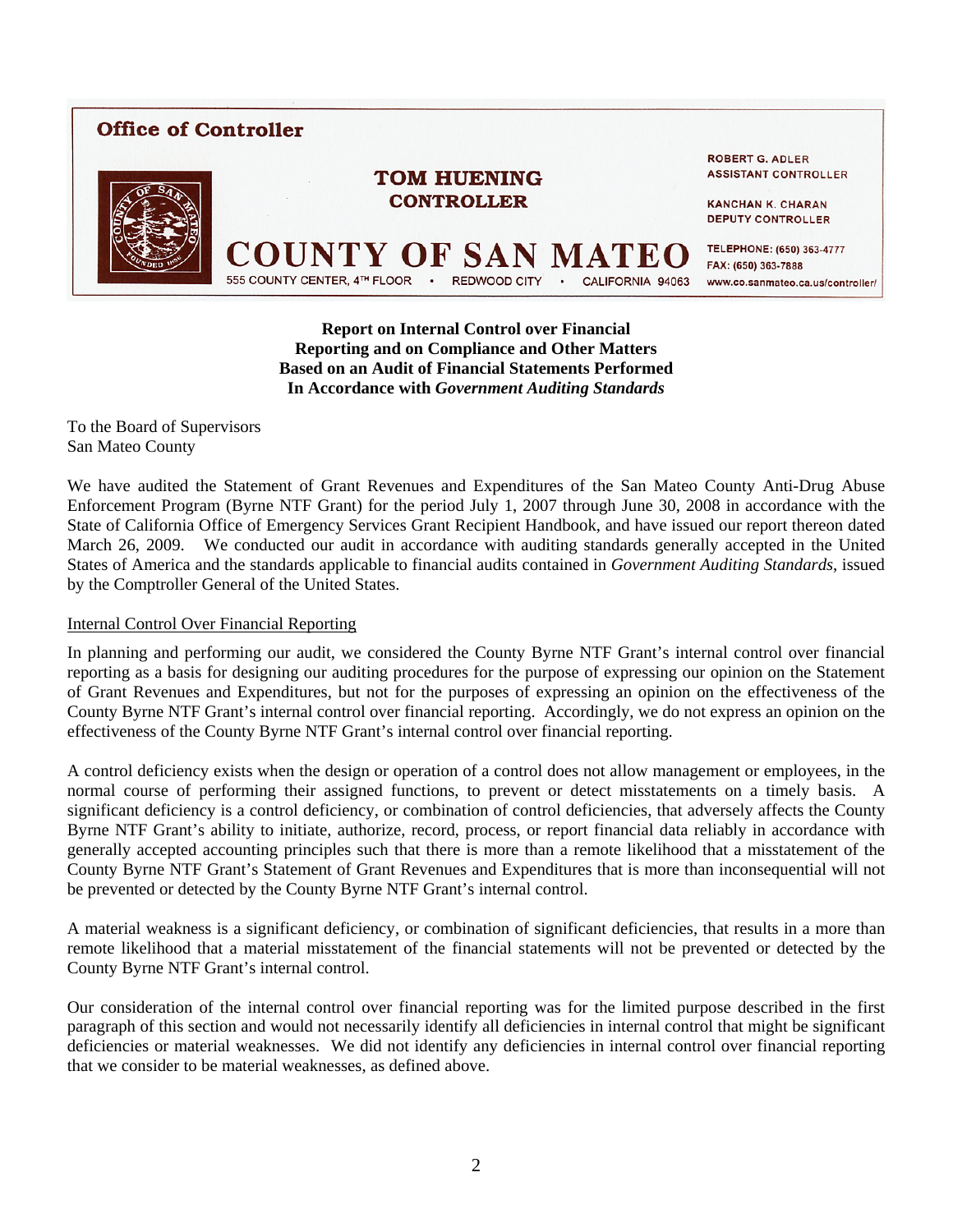#### Compliance and Other Matters

As part of obtaining reasonable assurance about whether the County Byrne NTF Grant's Statement of Grant Revenues and Expenditures is free of material misstatement, we performed tests of its compliance with certain provisions of laws, regulations, contracts, and grant agreements, noncompliance with which could have a direct and material effect on the determination of financial statement amounts. However, providing an opinion on compliance with those provisions was not an objective of our audit, and accordingly, we do not express such an opinion. The results of our tests disclosed no instances of noncompliance or other matters that are required to be reported under *Government Auditing Standards*.

This report is intended solely for the information and use of the Board of Supervisors, management, the grantor and pass-through entities and is not intended to be and should not be used by anyone other than these specified parties.

County of San Mater Controller

Redwood City, California March 26, 2009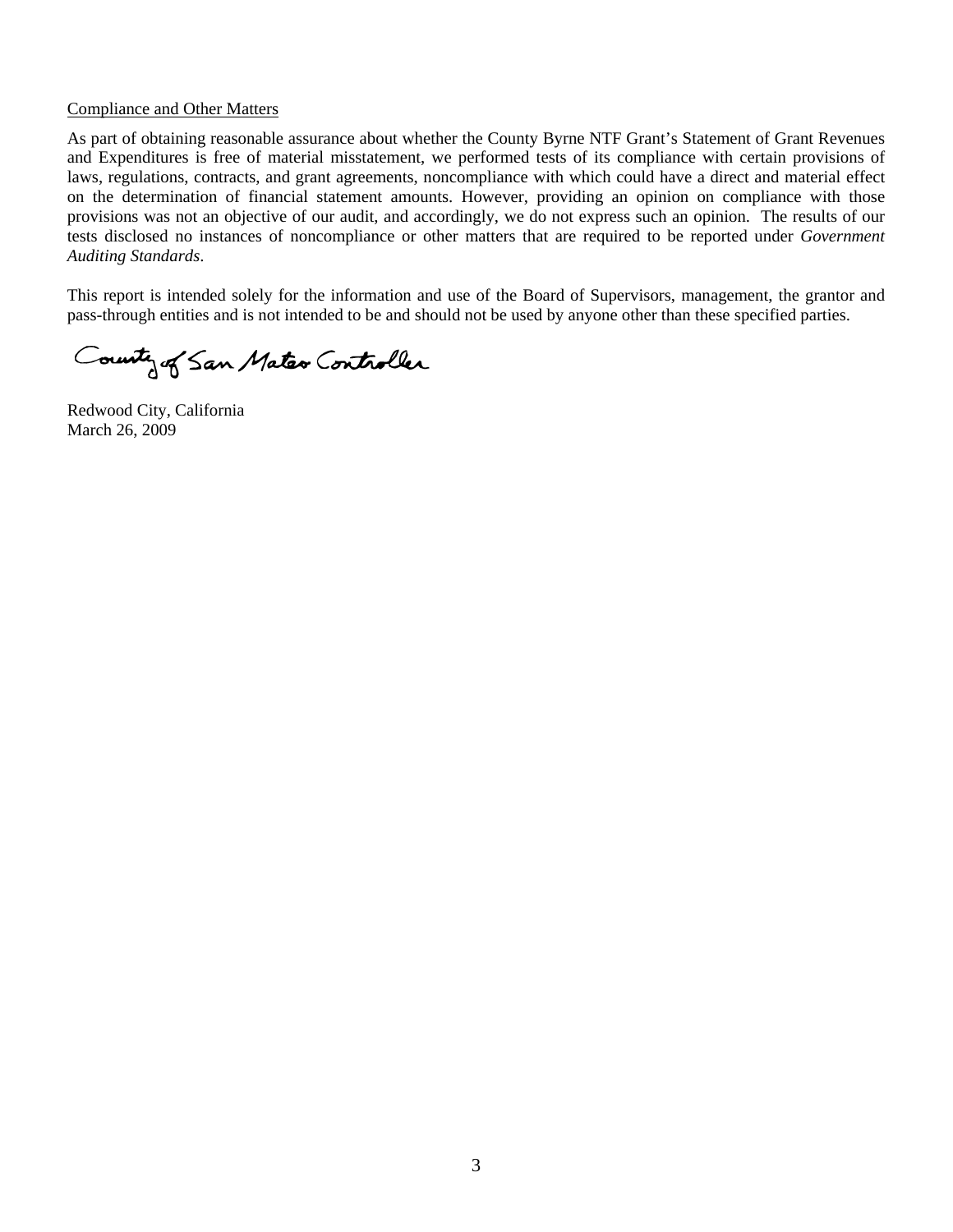## **San Mateo County Anti-Drug Abuse Enforcement Program (Byrne NTF Grant) Grant Contract No. DCO7180410**

# **Statement of Grant Revenues and Expenditures For the Grant Period July 1, 2007 through June 30, 2008**

#### **Revenues**

| State Funds (Note 2)                        | \$ | 290,629 |         |
|---------------------------------------------|----|---------|---------|
| <b>Total Revenues</b>                       |    |         | 290,629 |
| <b>Expenditures</b> (Note 8)                |    |         |         |
| <b>Personal Services</b>                    |    | 147,389 |         |
| <b>Operating Expenditures</b>               |    | 55,409  |         |
| Equipment                                   |    | 87,831  |         |
| <b>Total Expenditures</b>                   |    |         | 290,629 |
| <b>Excess of Revenues Over Expenditures</b> |    |         | \$      |

The accompanying notes are an integral part of this statement.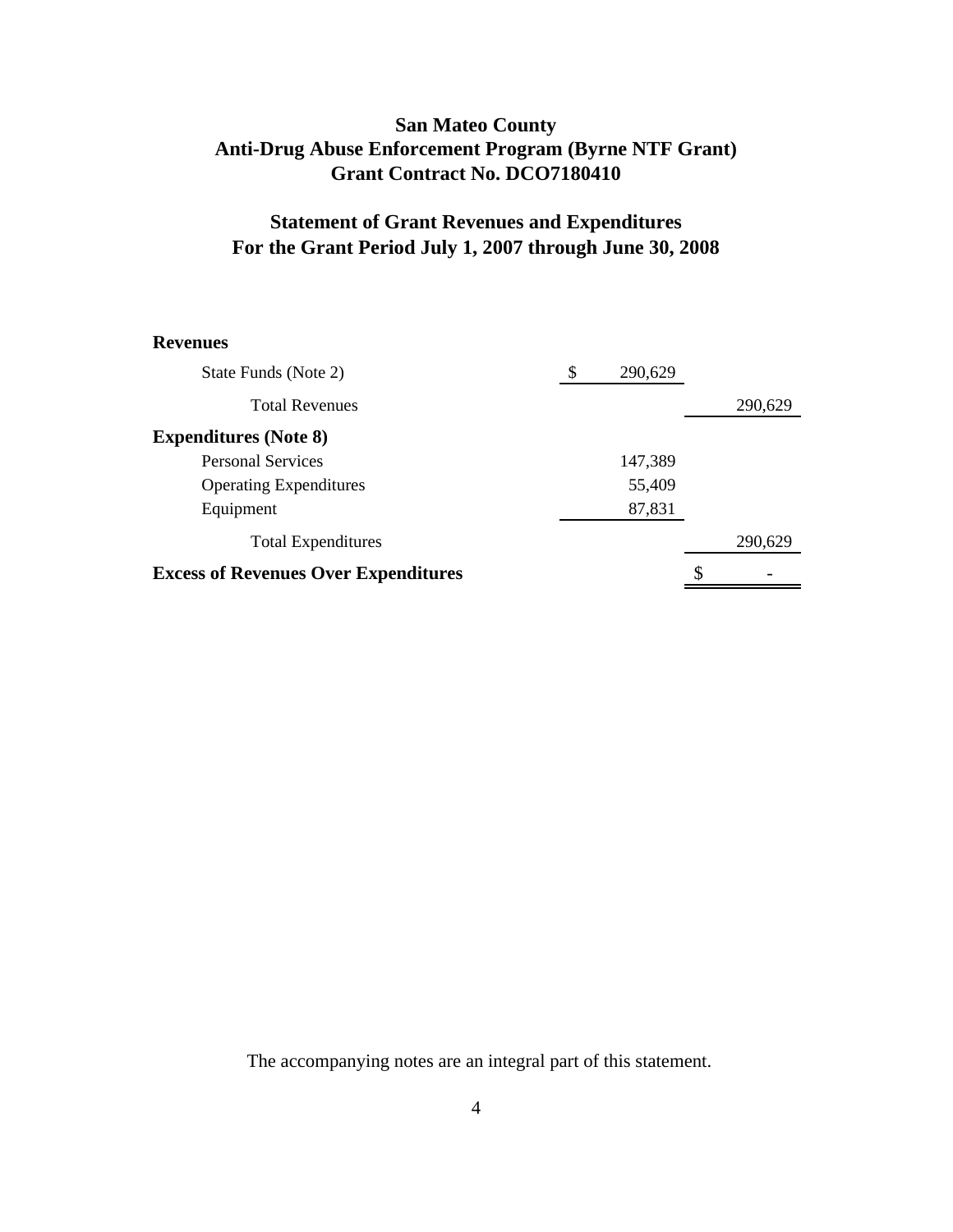### **San Mateo County – Anti-Drug Abuse Enforcement Program (Byrne NTF Grant) Grant Contract No. DCO7180410 Notes to Statement of Grant Revenues and Expenditures July 1, 2007 through June 30, 2008**

## **1. General Program Information**

The Anti-Drug Abuse Enforcement Program funds grant recipients in each of California's 58 counties to combat drug abuse and associated violence through the Federal Bureau of Justice Assistance, Edward Byrne Memorial State and Local Law Enforcement Assistance Formula Block Grant Program (Program). The Program allows flexibility in determining appropriate strategies and outcome measures at the local level to address their unique drug and violent crime problems accordingly.

The San Mateo County (County) Anti-Drug Abuse Enforcement Program (Byrne NTF Grant) was established in 2003. The goal of the program is the continued unification and collaboration efforts of City, County, State and Federal Law Enforcement agencies in the investigation, apprehension and arrest of narcotic offenders.

### **2. Description of Grant**

The California Governor's Office of Emergency Services (OES) awarded \$290,654 to San Mateo County. In accordance with federal law, funds for the Byrne NTF Grant were only used to develop a comprehensive plan detailing current problems, efforts, and projected resources needed to address the illegal drug and violence problems in San Mateo County communities and to fund personnel, operating and equipment expenditures for the Program.

 As of June 30, 2008, Program funds expended for the Byrne NTF Grant totaled \$290,629. The remaining \$25 of awarded funds was unspent by the County. About sixty-six percent of the total spent was reimbursed from the OES as of June 30, 2008. The remaining balance of \$100,188 was reimbursed after the fiscal year-end.

### **3. The County's Reporting Structure**

Accounts of the County are organized on the basis of funds. A fund is defined as an independent accounting entity with self-balancing set of accounts, which are segregated for the purpose of carrying on specific activities.

Components of the reporting structure applicable to the transactions under the grant contract:

### Governmental funds

 Governmental funds use the current financial resources measurement focus. The measurement focus is based upon spending or funds flow and determination of changes in fund balance.

### **4. Basis of Financial Statement Presentation**

The *Statement of Grant Revenues and Expenditures* was prepared for the purpose of complying with the audit requirements of the State of California Office of Emergency Services Grant Recipient Handbook (2008 Revision) and is not intended to be a complete presentation of the County's revenues and expenditures. Only revenues and expenditures related to Byrne NTF Grant are included.